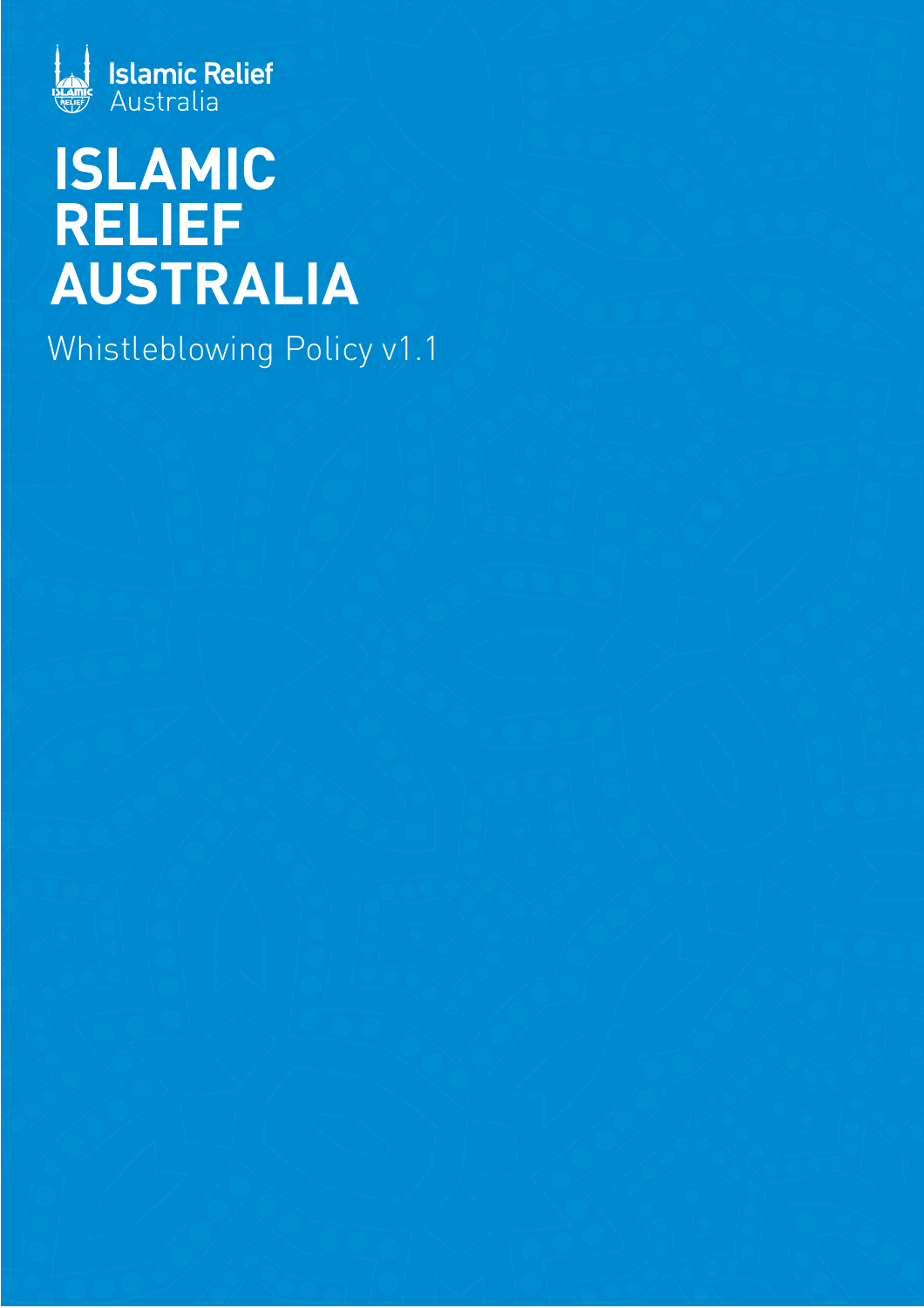

Document ID: Version Control: **POL GE-20** 

 $V1.1$ 

# Contents

| 7.1 Confidentiality of Whistleblower's identity and whistleblowing reports13 |
|------------------------------------------------------------------------------|
|                                                                              |
|                                                                              |
| 7.4 Management of a person against whom a disclosure is made 16              |
|                                                                              |
|                                                                              |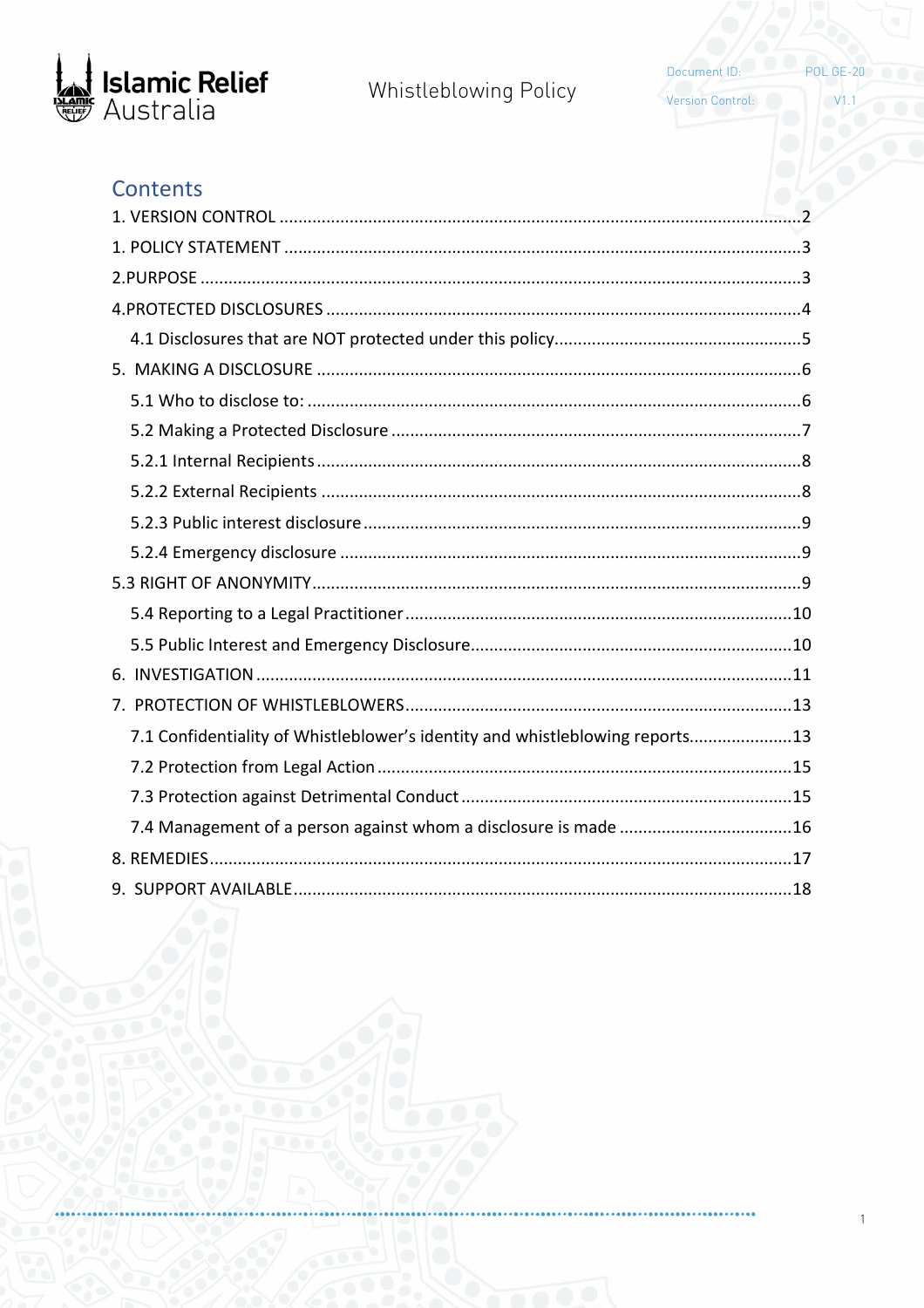

Version Control: V1.1

Document ID: POL GE-20

# <span id="page-2-0"></span>1. VERSION CONTROL

| <b>DOCUMENT STATUS:</b>                      |  | <b>Final Approved</b> | <b>DOCUMENT TYPE:</b>                               | Policy                                               |  |
|----------------------------------------------|--|-----------------------|-----------------------------------------------------|------------------------------------------------------|--|
| <b>DATE OF LAST MODIFIED:</b>                |  | 03 May 2022           | <b>DATE OF APPROVAL:</b>                            | May 2022                                             |  |
| <b>POLICY OWNER:</b>                         |  | CEO                   | <b>DATE OF NEXT REVIEW:</b>                         | May 2024                                             |  |
| <b>POLICY LEAD:</b>                          |  | <b>CS Director</b>    | <b>APPROVING BODY:</b>                              | <b>BOT</b>                                           |  |
| <b>POLICY SCOPE:</b>                         |  | All                   | <b>ACCESS TYPE:</b>                                 | <b>EXTERNAL</b>                                      |  |
| <b>REVISIONS OR CHANGES IN THIS DOCUMENT</b> |  |                       |                                                     |                                                      |  |
|                                              |  |                       |                                                     |                                                      |  |
| <b>VERSION</b><br><b>NUMBER</b>              |  | <b>DATE</b>           | <b>DESCRIPTION OF REVISION / CHANGES</b>            |                                                      |  |
| V <sub>1</sub>                               |  |                       | <b>First Version Published</b>                      |                                                      |  |
| V1.1                                         |  | 03 May 2022           | of Contents<br><b>Added Version Control section</b> | Minor edits, adopted latest template and added Table |  |
|                                              |  |                       |                                                     |                                                      |  |

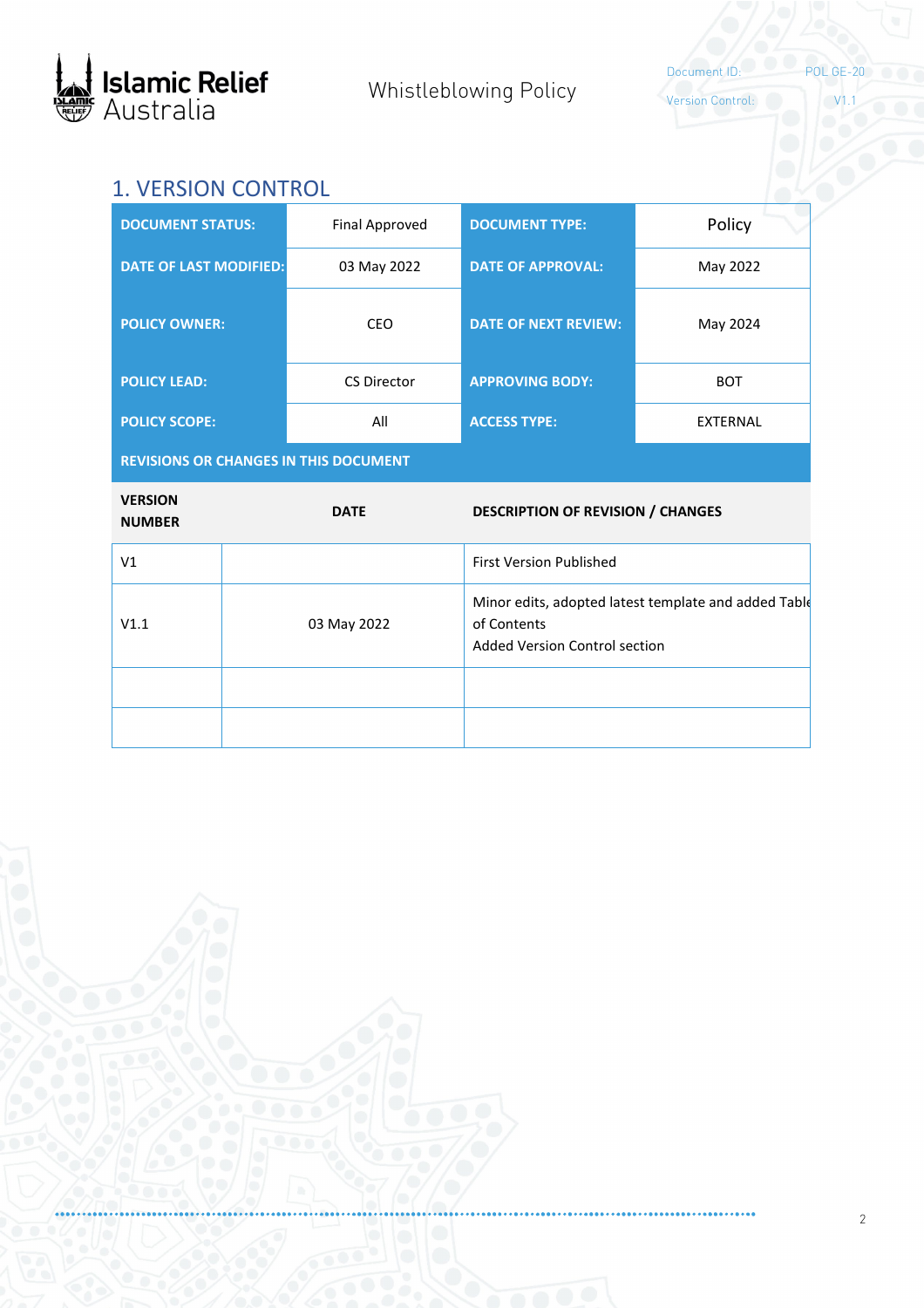

Version Control:

Document ID:

## <span id="page-3-0"></span>1. POLICY STATEMENT

Islamic Relief Australia (IRAus) is committed to developing an internal culture based on ethical behaviours that are aligned with organisational values and recognises that people working at or with the organisation (including volunteers and contractors) or those who observe the organisation from the view of an independent party may identify what is potentially a serious issue contravening legal or regulatory obligations.

The policy determines the way in which IRAus will deal with 'Protected Disclosures' and is intended to meet the requirements of the *Corporations Act 2001* (Cth) (the Act).

This policy will be provided to all employees, officers, and volunteers of the organisation upon commencement of their employment or engagement.

- i. and will also be available via Employment Hero.
- ii. The policy is also available to persons outside the organisation and can be accessed on the IRAus website

IRAus may invite officers, senior management and employees to attend training sessions to ensure ongoing education regarding the application of the policy

IRAus encourages disclosers to obtain independent legal advice or to consult in the first instance with the Whistleblower Protection Officer to obtain guidance if in doubt as to whether they have a Protected Disclosure.

#### **Effective Date**

This policy came into effect at the first date of approval. In accordance with the requirements of legislation, the procedures contained within this document may apply to protected disclosures prior to 1 July 2019.

# <span id="page-3-1"></span>2.PURPOSE

The purpose of this Policy is to promote a culture of compliance, probity, integrity, honesty and ethical behaviour within IRAus and to enable anyone who has concerns of our staff or board members' conduct can safely raise their concerns through the mechanisms outlined below.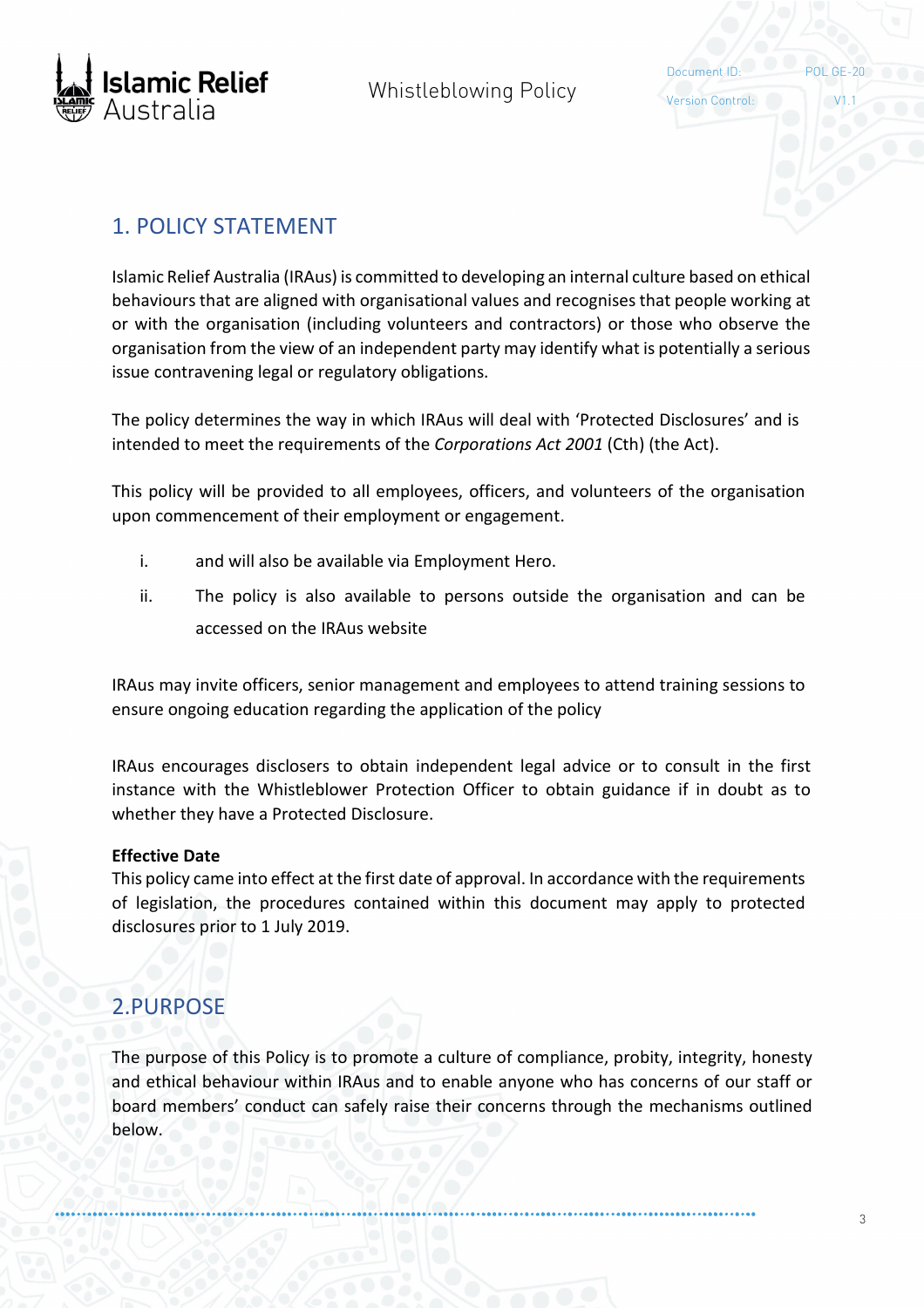

Document ID:

IRAus is committed to maintaining an organisation where suspected misconduct, an improper state of affairs or circumstances in relation to IRAus or its operations are disclosed without fear of detriment.

The policy furthers this purpose by outlining:

- the types of disclosures which qualify for protection;
- to whom disclosures should be made;
- how Whistleblowers will be supported and protected so that their disclosures can be made safely, securely and with confidence;
- how the IRAus will ensure fair treatment of employees mentioned in the disclosures; and
- the process by which disclosures of suspected Wrongdoing will be managed so as to be transparent, appropriate and timely.

# **1.** 3. SCOPE

This policy only protects the following types of disclosers within and outside the entity who make a Protected Disclosure to an Eligible Recipient:

- officers, employees and contractors of IRAus, whether current or former employees/contractors, permanent, part time, fixed term or temporary employees/contractors, interns, secondees, managers and directors;
- individuals who supply services or goods to IRAus;
- employees of a person or entity who supplies services or goods to IRAus (whether paid or unpaid), including current and former consultants, service providers, suppliers and business partners;
- individuals who are associates (a director or secretary of the organisation or of any related body corporate of the company) of IRAus; and
- relatives or dependants of any of the persons listed above.

Each such person is called a "Whistleblower".

# <span id="page-4-0"></span>4.PROTECTED DISCLOSURES

A person described in section 3 of this policy may make a Protected Disclosure of information under this policy if they have *objectively* reasonable grounds to suspect that the information concerns misconduct or an improper state of affairs in relation to IRAus or any of its related bodies corporate.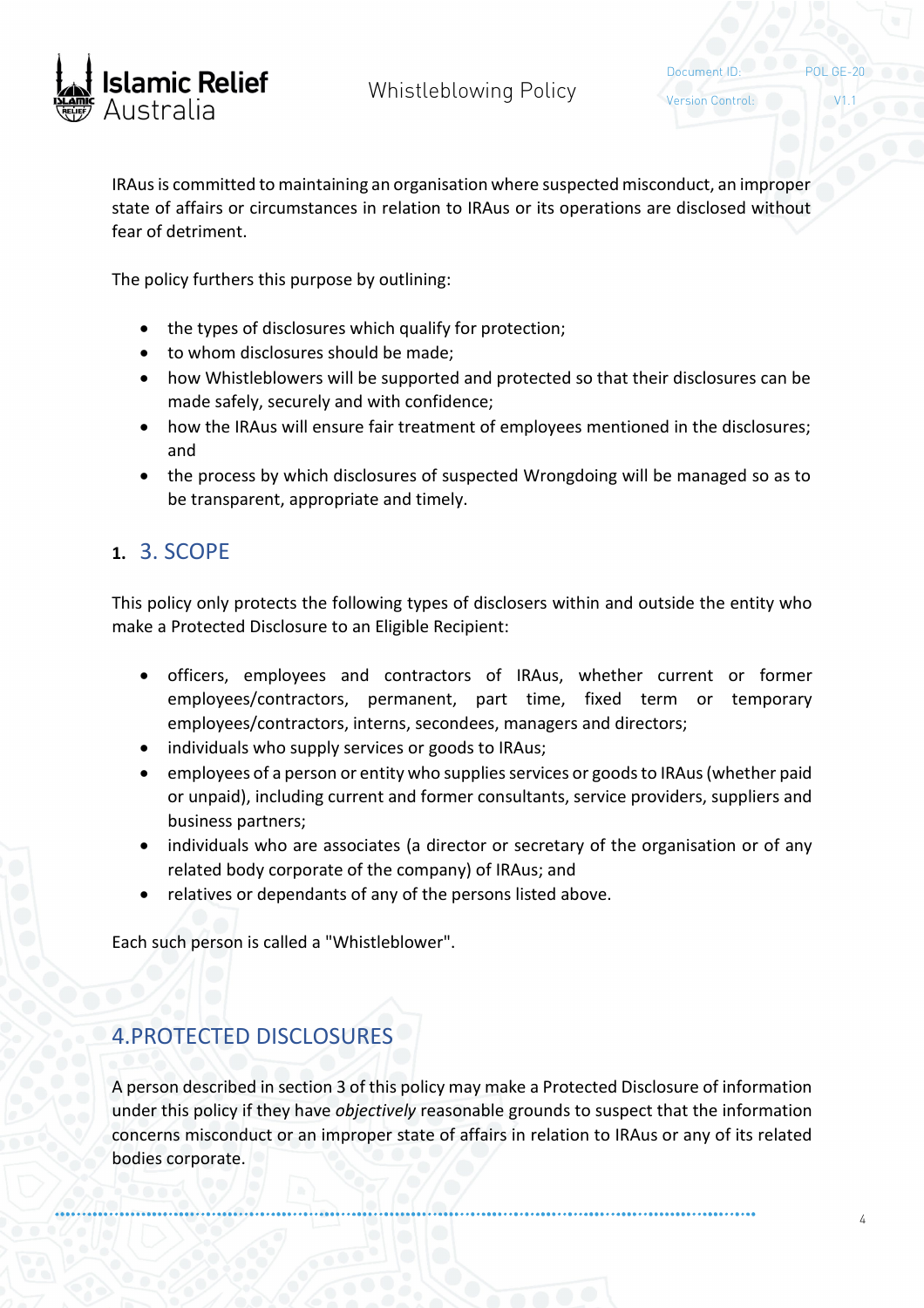

Document ID:

Such a person may qualify for protection even if their disclosure later turns out to be incorrect (e.g. the investigation concludes there was an error of identity or fact which was reasonable to make in all the circumstances).

Misconduct or improper states of affairs covered by this policy is not limited to conduct that involves a contravention of law. It is wider to include, but is not limited to, any Wrongdoing.

A person may also make a Protected Disclosure of information if they have objectively reasonable grounds to suspect that the information indicates that IRAus or its related bodies corporate has engaged in conduct which:

- is an offence against or contravention of law;
- is an offence or contravention of:
	- o the *Corporations Act 2001;*
	- o the *ASIC Act 2001*; or
	- $\circ$  any law relating to tax or duty;
- involves any other kind of serious impropriety;
- represents a danger to the public or its safety or to the stability of, or confidence in, the financial system; or
- conduct which regulation prescribes as being relevant conduct.

#### <span id="page-5-0"></span>**Disclosures that are NOT protected under this policy**

Only disclosures that meet the definition above will be protected under this policy and by law. Disclosures that do not meet the definition above (for example, trivial or vexatious matters with no substance, knowing or reckless false reports, allegations made without any supporting information, personal work-related grievances such as interpersonal conflict, dissatisfaction in relation to a promotion or a complaint of discrimination, bullying or harassment affecting only the discloser) will not be protected by the *Corporations Act 2001* (Cth) but may be protected by other legislation, such as the *Fair Work Act 2009* (Cth). Unsubstantiated allegations which are found to have been made maliciously, or are knowingly false, will be viewed seriously and may be formally dealt with.

On the other hand, some personal work-related grievances may still qualify for protection under this policy such as where:

- the personal work-related grievance *includes* information about misconduct, or information about misconduct includes or is accompanied by a personal work-related grievance - this is a mixed report;
- the person is suffering bullying or harassment in the context of a more general culture of bullying or harassment in the company or suggests other misconduct is occurring the personal bullying or harassment is part of conduct that has wider implications, and which is contrary to company policy or in breach of the *Fair Work Act 2009*;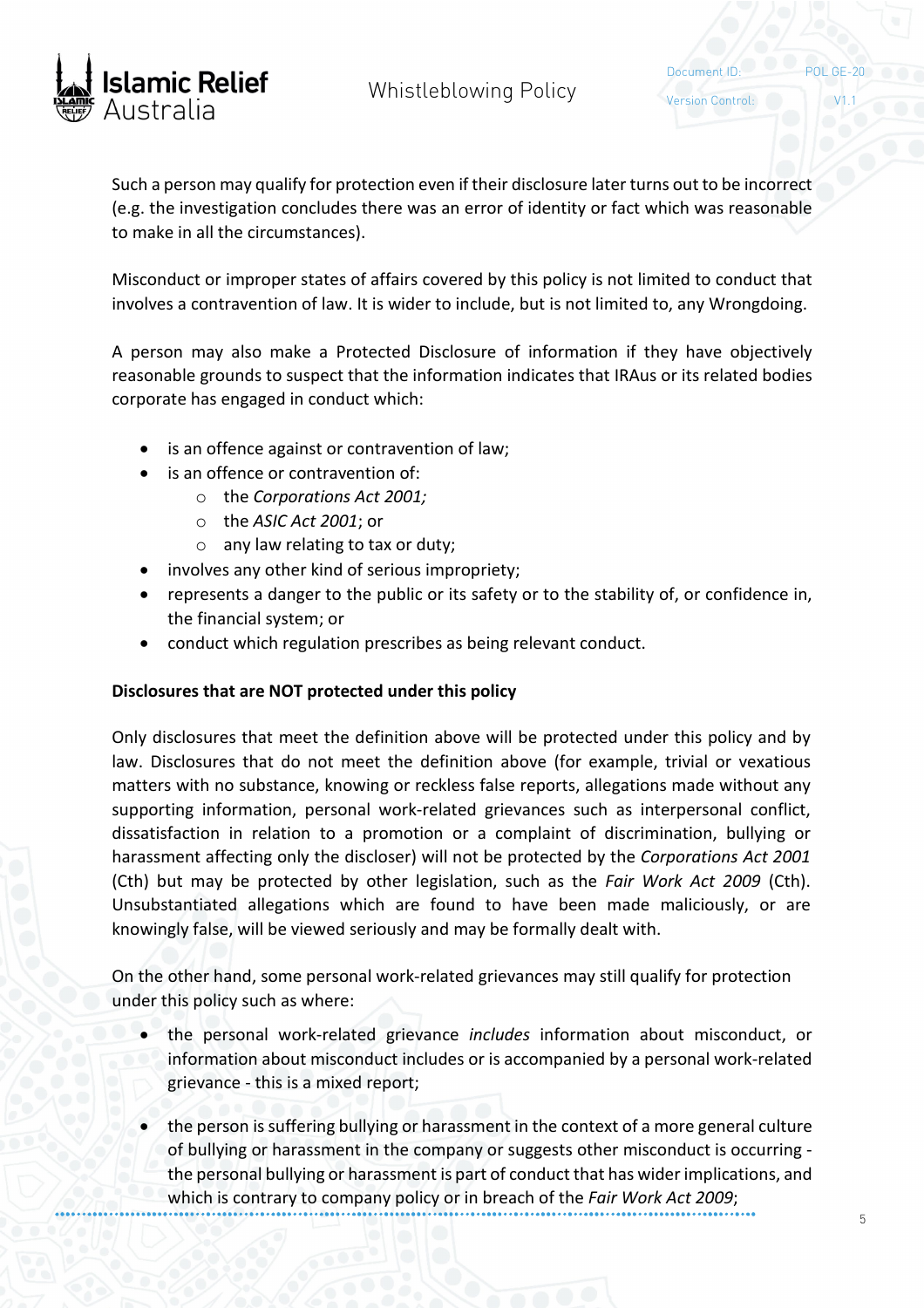

Document ID:

- the entity has breached employment or other laws punishable by imprisonment for a period of 12 months or more, engaged in conduct that represents a danger to the public, or the disclosure relates to information that suggests misconduct beyond the discloser's personal circumstances - while the discloser is an employee personally affected by the breach, the consequence has wider application;
- the discloser suffers from or is threatened with detriment (such as a threat to their employment) for making a disclosure (see further below) - the discloser is entitled to protection against that detriment; or
- the discloser seeks legal advice or legal representation about the operation of the whistleblower protections under the *Corporations Act* - that communication with lawyers is protected.

# <span id="page-6-0"></span>5. MAKING A DISCLOSURE

#### <span id="page-6-1"></span>5.1 Who to disclose to:

In order to qualify for protection, the disclosure must be made directly to an Eligible Recipient or to ASIC, APRA, or another Commonwealth body prescribed by legislation. Once disclosure is made to an Eligible Recipient, the discloser qualifies for protection as set out in this policy even though, at the time of making the disclosure, it is not yet determined if the disclosure is a Protected Disclosure.

Eligible Recipients are named in sections 5.2.1-5.2.4 at of this policy. One such person is the Whistleblower Protection Officer appointed by IRAus. Intending disclosers are encouraged to obtain independent legal advice or to consult in the first instance with the Whistleblower Protection Officer to obtain guidance if in doubt as to whether they have a Protected Disclosure.

At the time of formal reporting, the Whistleblower will be provided with a copy of this policy to ensure they are aware of how the process will be managed. It is important to note that if a manager has been consulted about the matter that they may have a legal obligation to report any alleged wrongdoing even if the Whistleblower does not wish to take the matter further.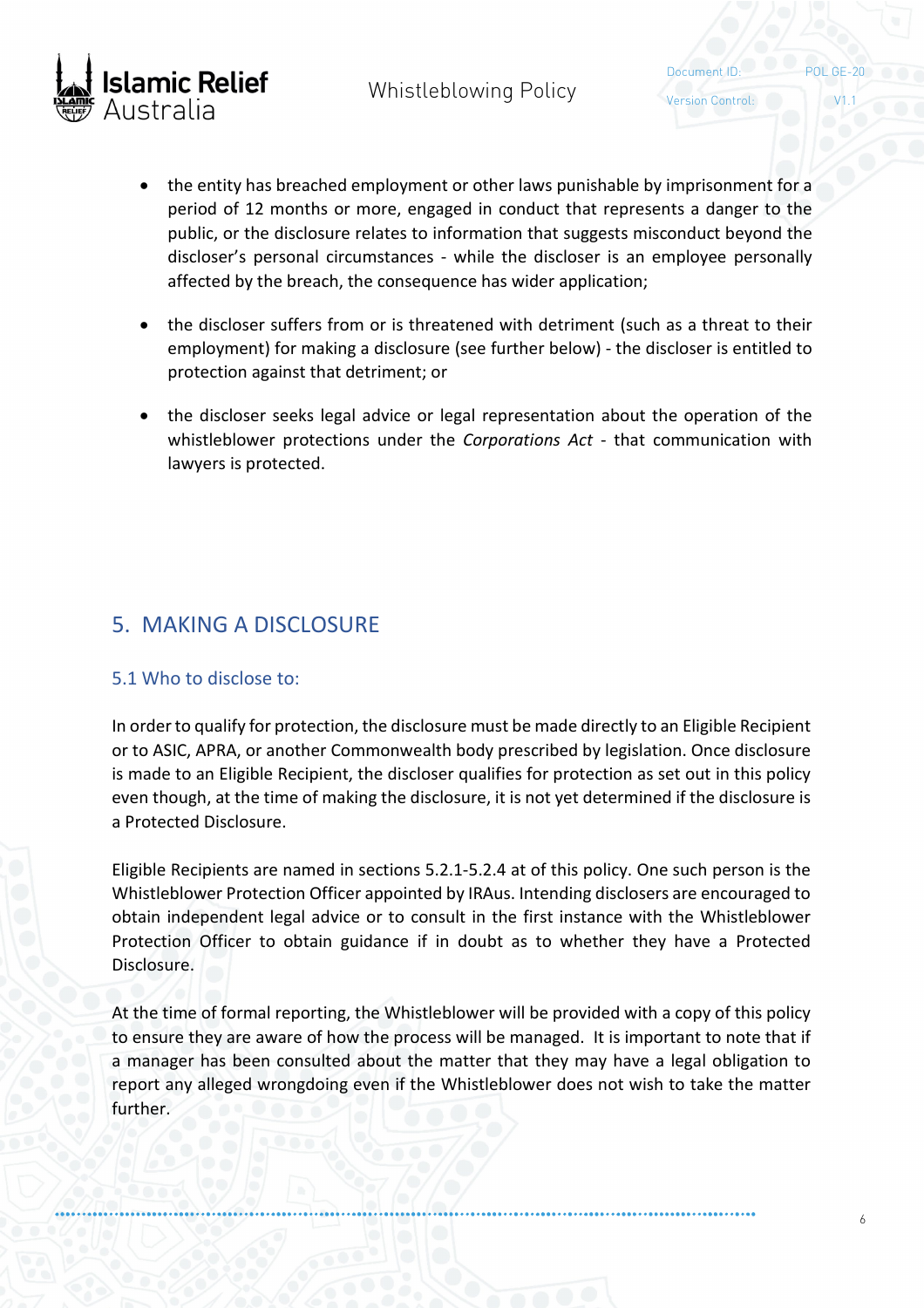

Document ID:

If a Whistleblower makes a disclosure to a legal practitioner to obtain legal advice or legal representation, the Whistleblower will be protected, even if the legal practitioner concludes that the disclosure is not a Protected Disclosure within the *Corporations Act 2001*.

The Whistleblower Protection Officer has a responsibility, and is vested with the authority by IRAus, to conduct sufficient inquiry into a Whistleblower report to be satisfied that:

- a disclosure is a Protected Disclosure under this policy;
- each disclosure of wrongdoing reported to them is appropriately investigated;
- the investigator has internal independence of line management of the business unit affected by the wrongdoing disclosure;
- action taken in response to the findings of an investigation is appropriate to the circumstances;
- retaliatory action has not been taken against the person who made the disclosure;
- the investigator has, if appropriate, seconded the expertise of other officers in IRAus to assist in the investigation and sought the advice of internal or external experts as required.

#### <span id="page-7-0"></span>5.2 Making a Protected Disclosure

A discloser is entitled to make a disclosure directly to any Eligible Recipient, ASIC, APRA or any other prescribed body and qualify for protection under this policy. However, Whistleblowers are encouraged to make a disclosure to the Whistleblower Protection Officer in the first instance. Where the Whistleblower does not feel comfortable reporting a matter to the Whistleblower Protection Officer, or where the Whistleblower has previously done so and believes no action has been taken, the Whistleblower may contact the CEO directly to report a matter. If the CEO is the subject of the Whistleblowing report, the Whistleblower may contact the Chair of IRAus's Board of Trustees.

Where the Whistleblower Protection Officer is involved in the conduct the subject of the Protected Disclosure or is otherwise not fully independent from the matter disclosed, the report must be passed to the CEO for action and investigation.

The Eligible Recipient of any Protected Disclosure will, through the CEO (or if the CEO is implicated, directly) provide a verbal report to the Chair of the Board within five working days of being advised of the disclosure while maintaining the confidentiality of the Whistleblower.

You may disclose any Reportable Conduct to the Eligible Recipients listed below: Note a disclosure to a person other than a person noted as an Eligible Recipient may not afford protection for the disclosure.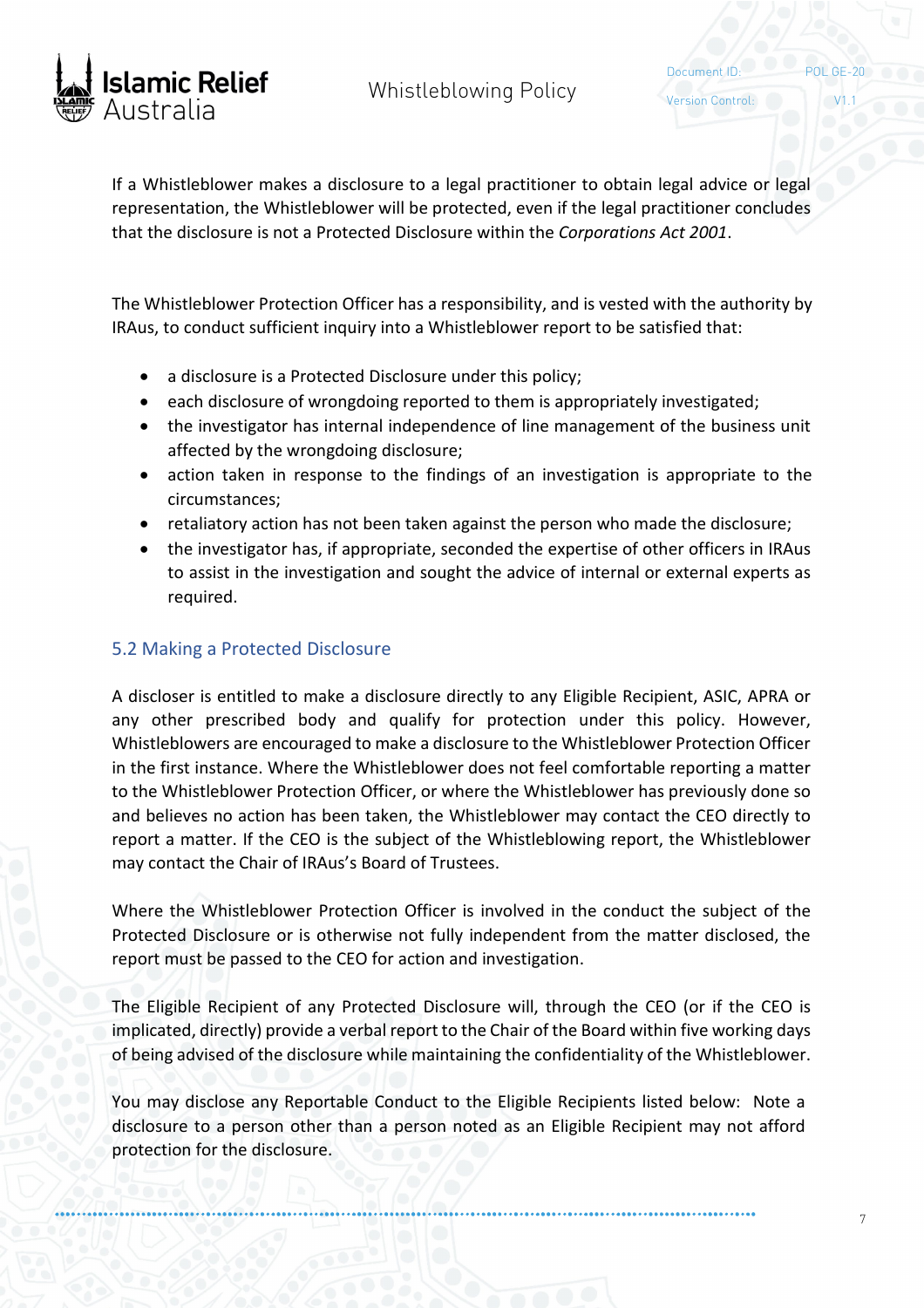

Document ID: Version Control:

#### <span id="page-8-0"></span>5.2.1 Internal Recipients

- 1. **Chief Executive Officer** Samir Bennegadi 0450502595 [samir.bennegadi@islamicrelief.org.au](mailto:samir.bennegadi@islamicrelief.org.au)
- 2. **Whistleblower Protection Officer** whistleblower@islamicrelief.org.au
- 3. **Director of Corporate Services** Farzana Firoz 0459783310 [farzana.firoz@islamicrelief.org.au](mailto:farzana.firoz@islamicrelief.org.au)
- 4. **Director of FCR** Abdulla Rahhal 0433393052 [abdulla.rahal@islamicrelief.org.a](mailto:abdulla.rahal@islamicrelief.org.au) [u](mailto:abdulla.rahal@islamicrelief.org.au)
- 5. **Board of Trustees** Nora Amath 0422349786 [Nora.amath@islamicrelief.org.a](mailto:Nora.amath@islamicrelief.org.au) [u](mailto:Nora.amath@islamicrelief.org.au)

<span id="page-8-1"></span>5.2.2 External Recipients

IRAUS's external auditor/external independent whistleblower service,

Name: Andrea Petersen Email [andrea@nfpas.com.au](mailto:andrea@nfpas.com.au) Hotline 1300 123 637

Calls will be received by **Andrea Petersen** during business hours between **9am** and **4:30 pm** (AEST). The call will not be recorded and the person taking the call is not associated with IRAus in any way. They are trained specialists dedicated to dealing with whistle-blower. A disclosure can be made outside of business hours by contacting an Eligible Recipient via email using the contact details provided in this document.

The Whistleblower Protection Officer or Eligible Recipient will safeguard the interests of the discloser and will ensure the integrity of the protected disclosure process.

In the event that an external investigation is required, the Whistleblower will be provided with the details of the external agency.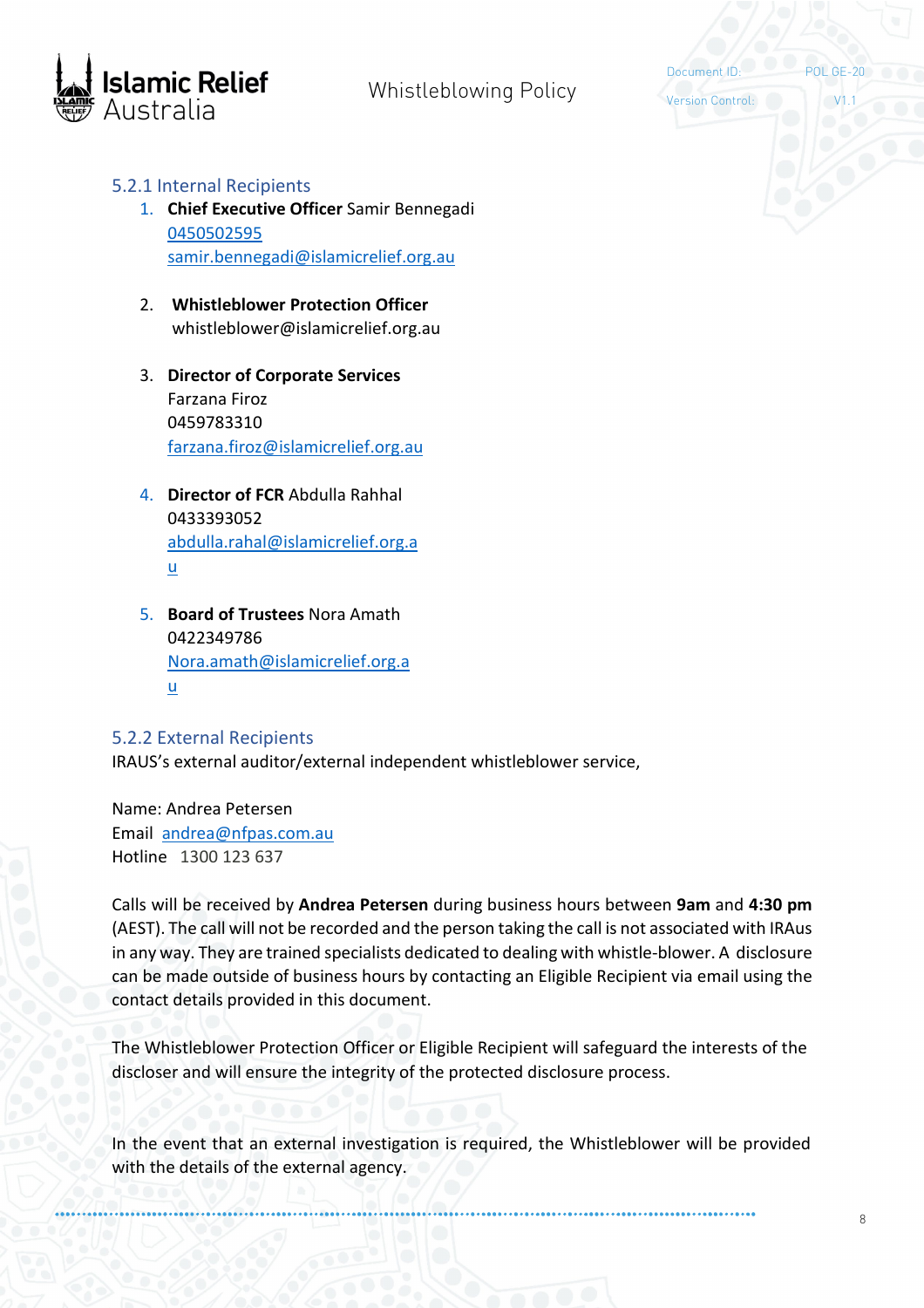

Document ID:

Where necessary, disclosures may also be made to ASIC, APRA, the Commissioner of Taxation and other Commonwealth body which regulation prescribes for this purpose.

Guidance as to the making of a disclosure to such bodies can be found on their websites. See, for example, [ASIC Information Sheet 239](https://asic.gov.au/about-asic/asic-investigations-and-enforcement/whistleblowing/how-asic-handles-whistleblower-reports/) *How ASIC handles whistleblower reports* and ATO guidance on *[Tax whistleblowers](https://www.ato.gov.au/general/gen/whistleblowers/)*.

#### <span id="page-9-0"></span>5.2.3 Public interest disclosure

In certain circumstances, 90 days after the Whistleblower has made a report in accordance with this policy to ASIC, APRA or a Commonwealth authority prescribed for this purpose by law, and provided that the Whistleblower has reasonable grounds to believe that:

- no action is being, or has been, taken to address the matters raised in the disclosure; and
- the making of a further disclosure would be in the public interest,
- the Whistleblower may give limited disclosure of the matter to a member of Parliament or a journalist.

Such a step is a serious matter and, to ensure the Whistleblower is protected by law, the Whistleblower should take independent legal advice or consult with IRAus's Whistleblower Protection Officer before doing so.

#### <span id="page-9-1"></span>5.2.4 Emergency disclosure

In certain circumstances and provided the Whistleblower has:

- made a report in accordance with this policy to ASIC, APRA or a Commonwealth authority prescribed for this purpose by law;
- reasonable grounds to believe that the information concerns a substantial and imminent danger to health or safety of one or more persons or to the natural environment; and
- given notice to the same authority about the Whistleblower's intention to make an emergency disclosure,

the Whistleblower may give limited disclosure of the matter to a member of Parliament or a journalist.

Such a step is a serious matter and, to ensure the Whistleblower is protected by law, the Whistleblower should take independent legal advice or consult with IRAus's Whistleblower Protection Officer before doing so.

## <span id="page-9-2"></span>5.3 right of anonymity

9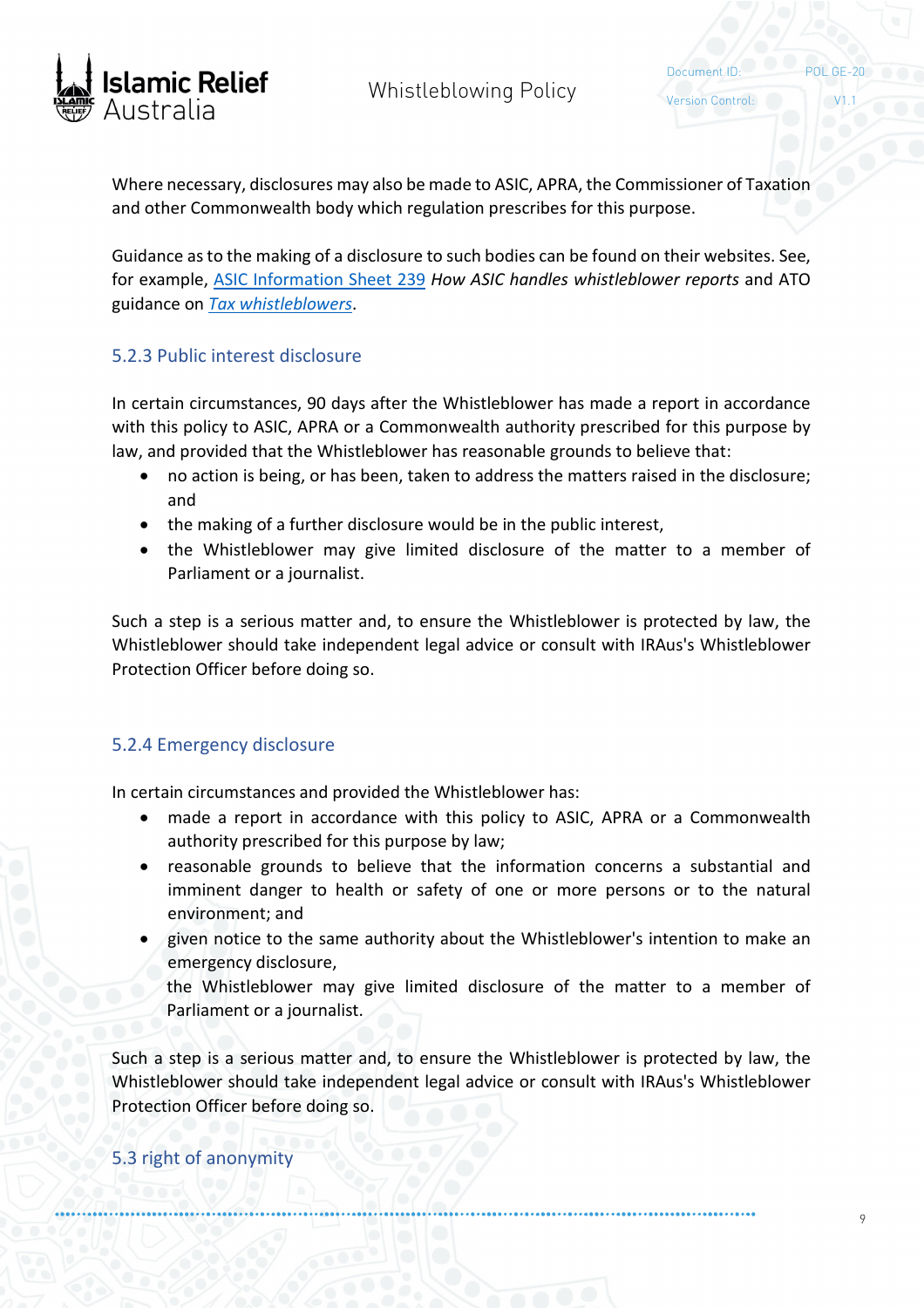

Document ID:

Version Control:

When making a disclosure, a discloser may do so anonymously. It may be difficult for IRAus to properly investigate the matters disclosed if a report is submitted anonymously and therefore IRAus encourages disclosers to share their identity when making a disclosure, however they are not required to do so.

A discloser can also refuse to answer questions that they feel could reveal their identity during follow-up conversations.

A discloser may choose to adopt a pseudonym for the purposes of their disclosure, and not use their true name. This may be appropriate in circumstances where the discloser's identity is known to their supervisor or the Whistleblower Protection Officer, but the discloser prefers not to disclose their identity to others.

If a disclosure comes from an email address from which the discloser's identity cannot be determined, and the discloser does not identify themselves in the email, IRAus will treat it an anonymous disclosure and handle it in accordance with this policy

Where a disclosure has been made externally and the discloser has provided contact details, those contact details will only be provided to a Whistleblower Protection Officer and consent.will be sought to provide this information to other parties except for circumstances, for example requirement of law, where IRAus is obliged to provide information to a third party.

#### <span id="page-10-0"></span>5.4 Reporting to a Legal Practitioner

You may choose to discuss your concerns with a legal practitioner for the purposes of obtaining legal advice or representation. You may be covered by the protections outlined in this policy if you have reported your concerns to a legal practitioner with known engagement with IRAus.

#### <span id="page-10-1"></span>5.5 Public Interest and Emergency Disclosure

In certain situations, 90 days after the Whistleblower has made a report in accordance with this policy to ASIC, APRA or a Commonwealth authority prescribed for this purpose by law, and provided that the Whistleblower has reasonable grounds to believe that:

- no action is being, or has been, taken to address the matters raised in the disclosure; and
- the making of a further disclosure would be in the public interest,
- the Whistleblower may give limited disclosure of the matter to a member of Parliament or a journalist.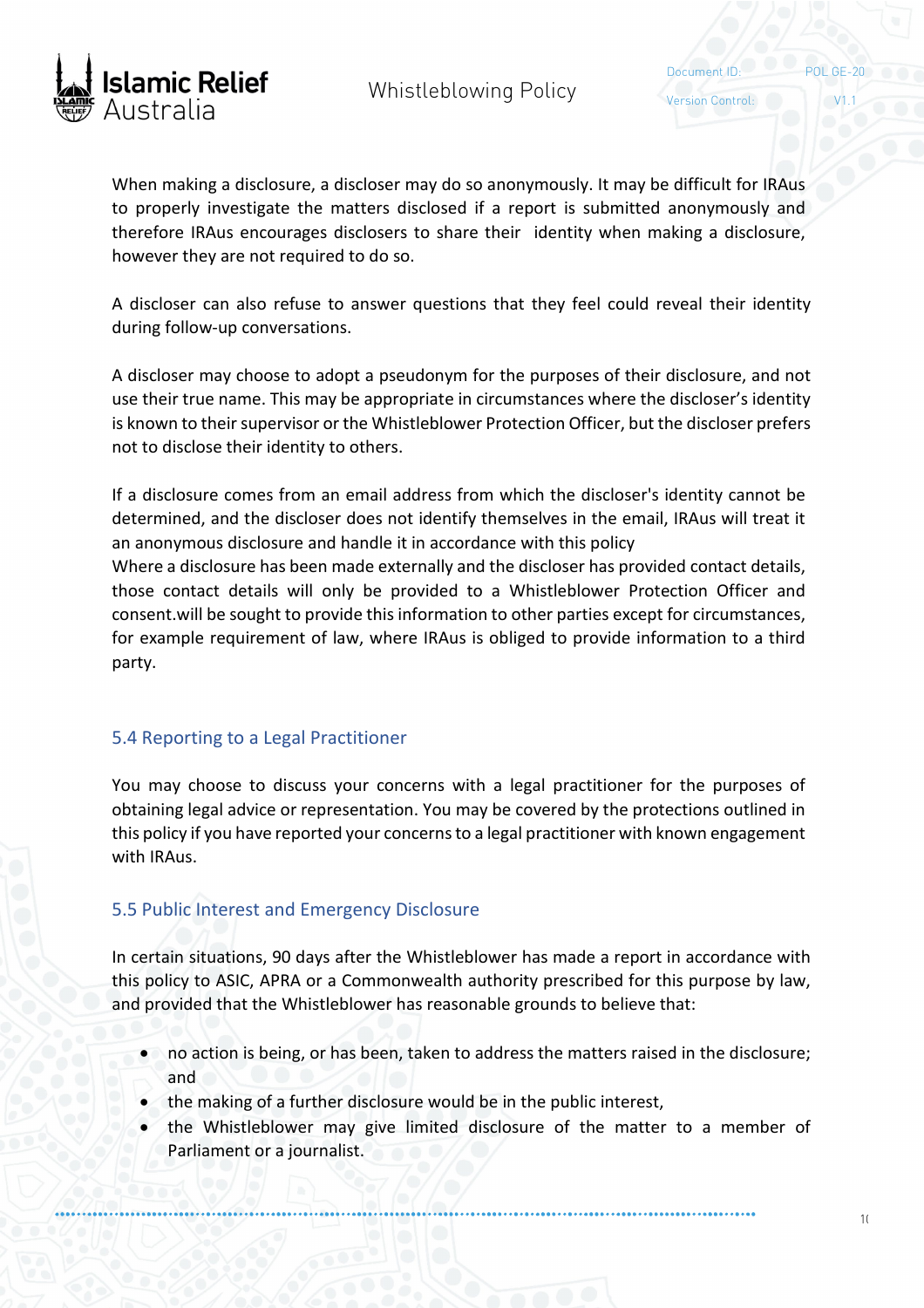

**Version Control:** 

Document ID:

Such a step is a serious matter and, to ensure the Whistleblower is protected by law, the Whistleblower should take independent legal advice or consult with IRAus' Whistleblower Protection Officer before doing so.

## <span id="page-11-0"></span>6. INVESTIGATION

IRAus will investigate all matters reported under this policy as soon as practicable after the matter has been disclosed. The Whistleblower Protection Officer will investigate the matte and where necessary, appoint an external investigator to assist in conducting the investigation. All investigations will be conducted in a fair, independent and timely manner and all reasonable efforts will be made to preserve confidentiality during the investigation.

The Whistleblower Protection Officer or external investigator responds to all concerns raised with them and reports to the CEO. If the CEO is the subject of concerns raised, the Whistleblower Protection Officer or external investigator will report the matter to the Chair of the Board

If the report is not anonymous, the Whistleblower Protection Officer or external investigator will contact the discloser, by their preferred method of communication to discuss the investigation process and any other matters that are relevant to the investigation.

All reasonable steps will be taken to attempt to ensure all Protected Disclosures are reviewed and, where necessary, investigated as soon as reasonably practicable, with the aim of finalising the investigation within 90 days of the date the disclosure is first made.

IRAus will take reasonable steps to keep the Whistleblower informed as to the progress of the investigation and expected timeframes. The person against whom any allegations have been made will also be informed of the concerns and will be provided with an opportunity to respond (unless there are any restrictions or other reasonable bases for not doing so).

A Whistleblower must provide all information in their possession or control to assist any inquiry/investigation of the wrongdoing disclosed.

Where a discloser has chosen to remain anonymous, their identity will not be disclosed to the investigator or to any other person and IRAus will conduct the investigation based on the information provided to it.

After a disclosure has been made, as a general guide and subject to the particular circumstances applying to the disclosure, the investigation procedure is normally expected to include the following steps: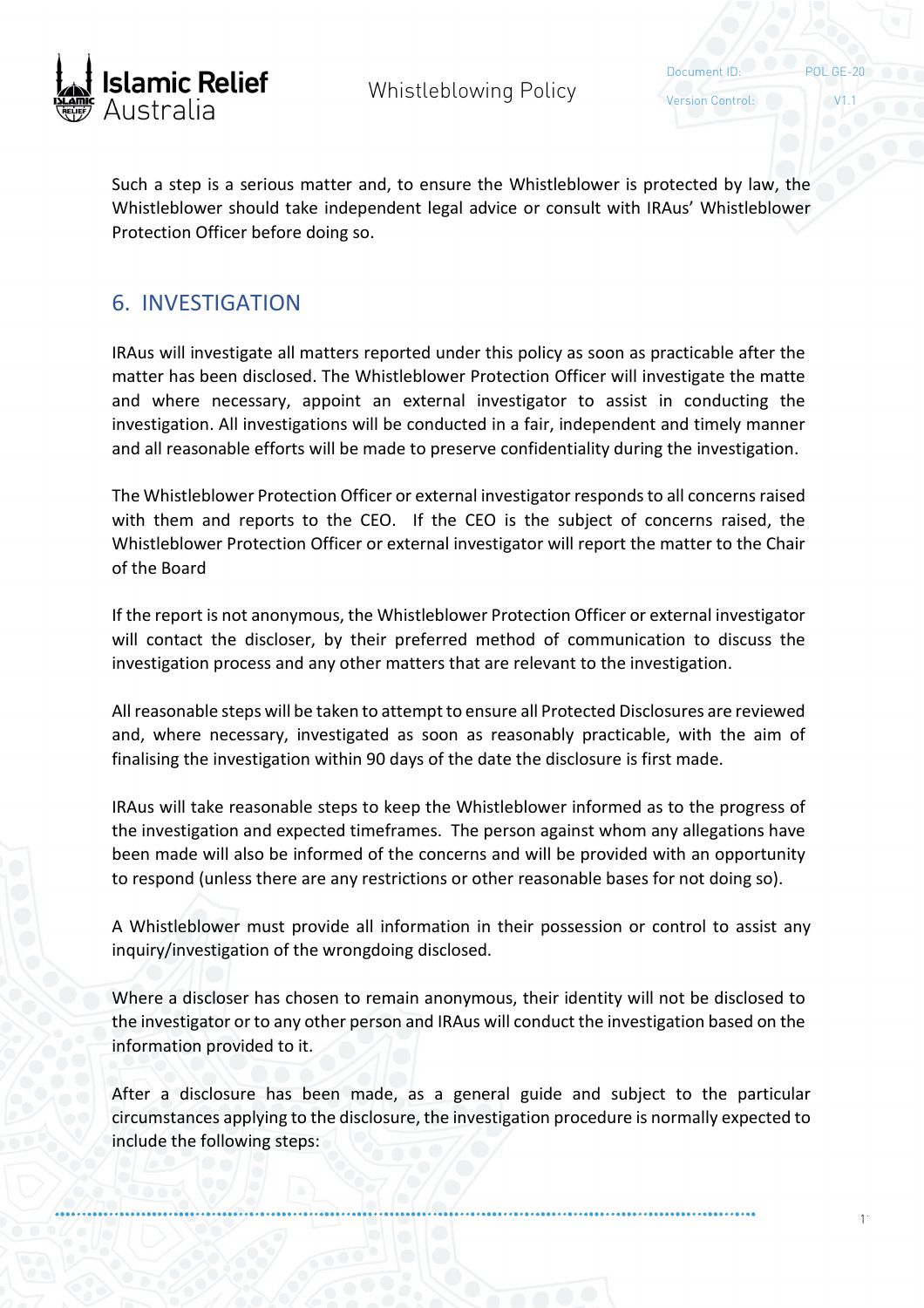

Version Control:

Document ID:

- 
- (a) If the disclosure is not made to the Whistleblower Protection Officer, the issue of concern will be forwarded by the relevant Eligible Recipient to the Whistleblower Protection Officer as soon as possible.
- (b) The Whistleblower Protection Officer or external investigator will review the issue of concern and determine whether it falls within this policy and, if so, the appropriate manner of investigation.
- (c) After consultation with the CEO and/or the Chair of the Board (if necessary), the Whistleblower Protection Officer or external investigator will inform the Whistleblower of the determination made in respect of paragraph (b) within a reasonable period of time, provided the Whistleblower can be contacted.
- (d) The Whistleblower Protection Officer or external investigator will determine what resources are needed including, depending on the nature of the report, the assistance of other employees or external professional help (including legal, accountancy, forensic analysts or operational experts).
- (e) The Whistleblower Protection Officer or external investigator will plan and lead the investigation, including the following steps:
	- i. interview the Whistleblower to obtain relevant information about the disclosure from the Whistleblower;
	- ii. interview any alleged wrongdoer to obtain a response to the disclosure in so far as it relates to the alleged wrongdoer;
	- iii. interview any relevant witnesses regarding relevant matters arising from the disclosure;
	- iv. obtain and review any documents or other material relevant to the disclosure;
	- v. if necessary, conduct further interview/s with the Whistleblower or otherwise obtain further information or a response to material arising from the investigation; and
	- vi. if necessary, conduct further interview/s with any alleged wrongdoer or witness regarding further material arising from the investigation.
- (f) The Whistleblower Protection Officer or external investigator will consider process/control improvements (risk assessments, audits, etc.).
- (g) The Whistleblower Protection Officer or external investigator will keep the Whistleblower informed upon relevant milestones on the status of the investigation via the Whistleblower's preferred method of update (for example, by email).
- (h) The Whistleblower Protection Officer or external investigator will prepare an investigation report which will make finding of fact and determine whether the disclosure has been substantiated or not substantiated, in whole or in part. The report may also include recommendations arising from any factual findings.
- (i) The Whistleblower Protection Officer or external investigator will forward the investigation report to the CEO or Chair of the Board as appropriate.
- (j) The Whistleblower Protection Officer or external investigator will inform the Whistleblower of their rights and the ways that IRAus protects those rights and debrief the Whistleblower.
- (k) The CEO or Chair of the Board will prepare a report to be provided to the Board at its next scheduled meeting.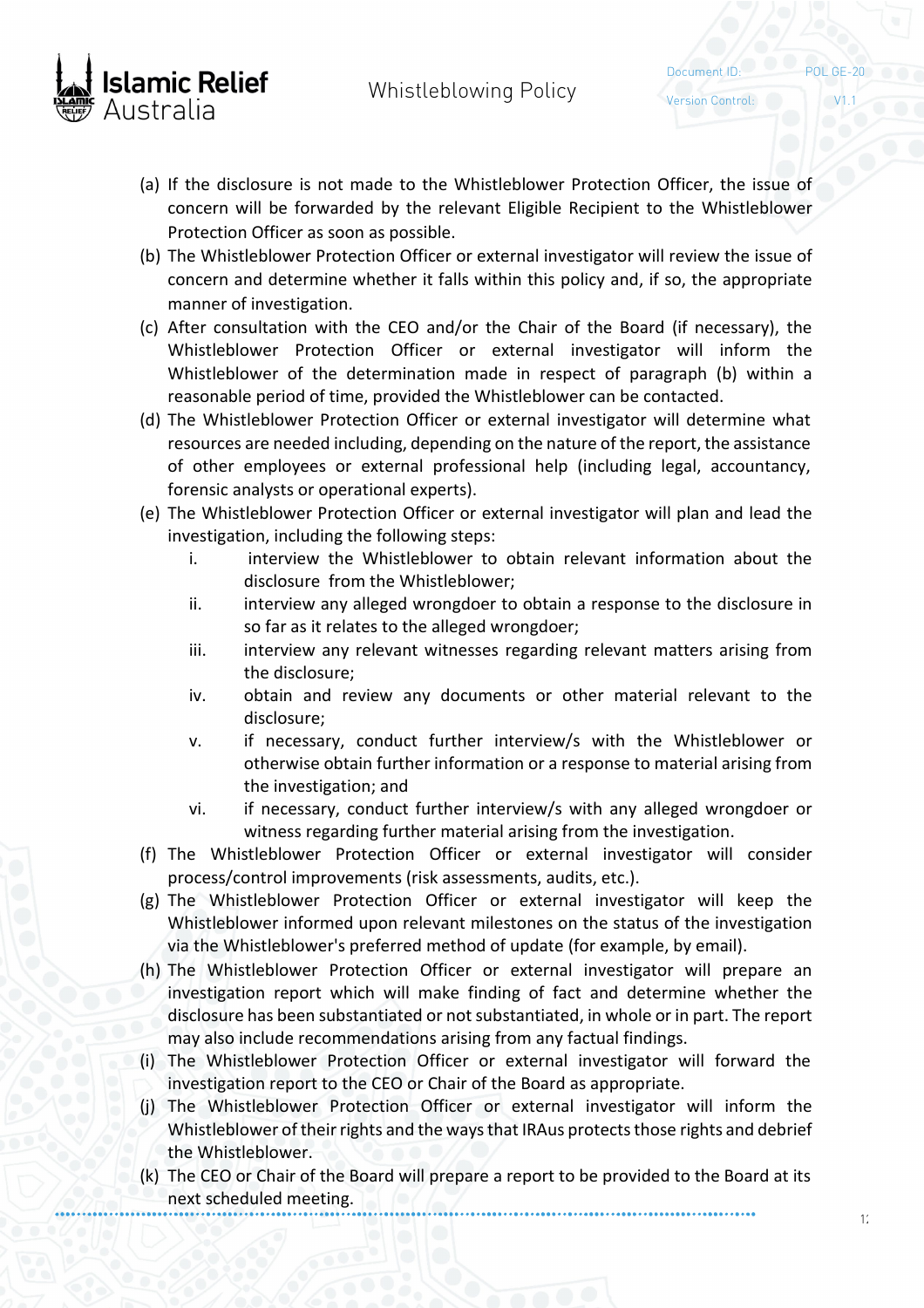

Document ID:

(l) The CEO or the Chair of the Board will document the incident on the Whistleblower Register. The Whistleblower Register will be stored securely in the CEO's office and will be accessible only by the CEO and Whistleblower Protection Officer.

To the extent permitted by law, the Whistleblower Protection Officer may inform the discloser and/or a person against whom allegations have been made of the findings. IRAus will document the findings in a report however any report will remain the property of IRAus and will be retained in a secure location and only shared with a discloser or any person against whom allegations have been made if IRAus deems it appropriate.

# <span id="page-13-0"></span>7. PROTECTION OF WHISTI FBI OWERS

IRAus is committed to ensuring that any person who makes a protected disclosure is treated fairly and does not consequentially suffer detriment and that confidentiality is preserved in respect of all matters relating to protected disclosures.

. To meet IRAus's obligations and procedures for Protected Disclosures, the organisation adopts the principle of providing protection to people or organisations with a relationship with IRAus:

- at least to the extent of protection provided at law; and
- beyond that legal protection, wherever it is practical in the circumstances

A report may not protect the Whistleblower from the consequences flowing from involvement in the wrongdoing itself. However, the same protection will apply to the rights of the Whistleblower as a person involved in the matter as apply to the Whistleblower as a reporter.

## <span id="page-13-1"></span>7.1 Confidentiality of Whistleblower's identity and whistleblowing reports

If a person or organisation makes a disclosure, IRAus will not disclose (and no other person may disclose) any information that would suggest or be likely to reveal that person's or organisation's identity.

The exception to the above protection is if IRAus discloses the Whistleblower's identity:

- with the person's or organisation's consent;
- to ASIC, APRA or the Australian Federal Police or other person or body prescribed by regulations;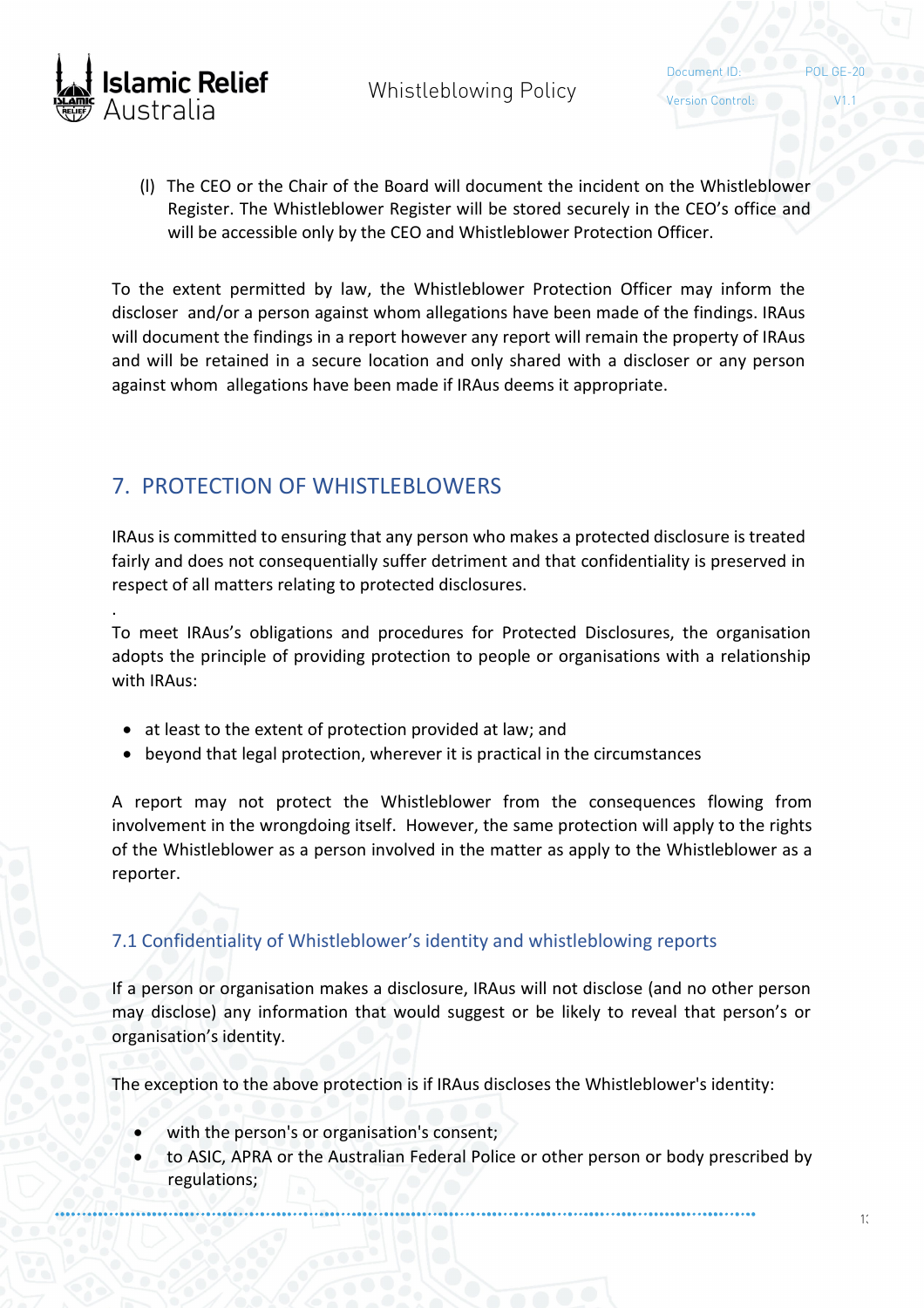

Version Control:

Document ID:

- to the extent required or authorised by law, or
- to a legal practitioner for the purposes of obtaining legal advice or legal representation.

When a report is investigated it may be necessary to reveal its substance to people without the Whistleblower's consent in order to investigate and deal with the matter, such as IRAus managers, external persons involved in the investigation process and, in appropriate circumstances, law enforcement agencies. At some point in time it may also be necessary to disclose the fact and the substance of a report to a person(s) who may be the subject of the report. In such cases, IRAus may do so provided that:

- the information so disclosed does not include the discloser's identity (unless consented to by the Whistleblower); and
- IRAus has taken all reasonable steps to reduce the risk that the discloser will be identified from the information. Even after taking such steps, in some circumstances the source of the reported issue may be obvious to a person who is the subject of a report.

To protect the confidentiality of records, IRAus will also take all reasonable precautions to store any records relating to a report of a Protected Disclosure securely and to permit access by authorised persons only. This includes the following measures:

- all paper and electronic documents and other materials relating to disclosures will be stored securely;
- all information relating to a disclosure can only be accessed by those directly involved in managing and investigating the disclosure;
- only those people who are directly involved in handling and investigating a disclosure for example *Chair of Board, CEO, Whistleblower Protection Officer -* are made aware of a discloser's identity or information that is likely to lead to the identification of the discloser;
- communications and documents relating to the investigation of a disclosure are not sent to an email address or to a printer that can be accessed by other staff without appropriate security features; and
- each person who is involved in handling and investigating a disclosure is reminded that they should keep the identity of the discloser and the disclosure confidential and that an unauthorised disclosure of a discloser's identity may be a criminal offence. Information and awareness of whistleblower processes will be provided to support the application of confidentiality of the content and identity of the person(s) named in disclosures. Each person involved in the disclosure will be required to sign a document, to be retained on the investigation file, vouching maintenance of confidentiality. Emails relating to a Whistleblowing disclosure will be headed 'CONFIDENTIAL RECIPIENT ONLY (WB)'.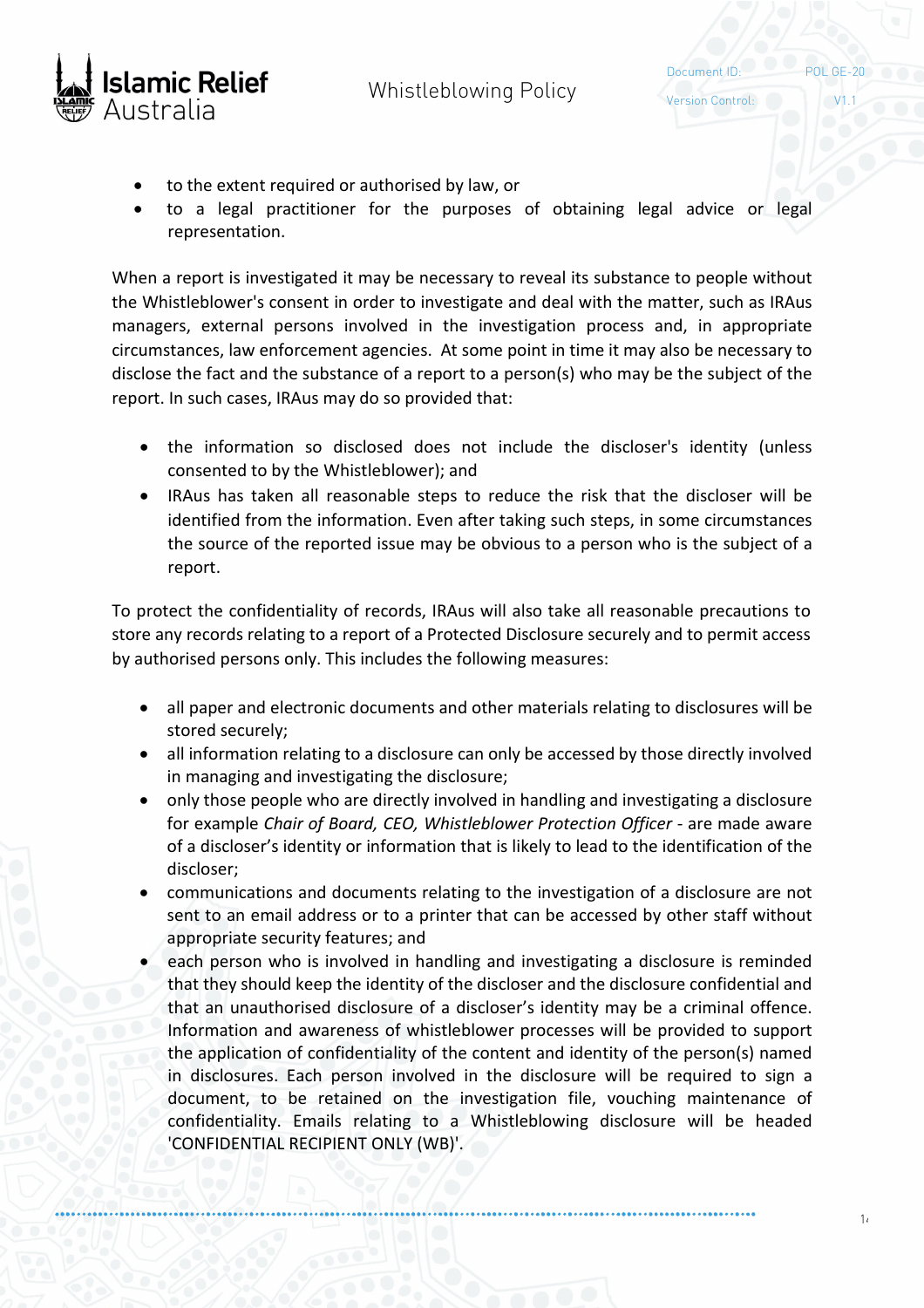

Document ID:

Unauthorised disclosure of information relating to a report, the identity of a person or organisation that has made a report of wrongdoing the subject of a Protected Disclosure, or information from which the identity of the reporting person or organisation could be inferred will be regarded seriously and will be dealt with accordingly at senior management level.

#### <span id="page-15-0"></span>7.2 Protection from Legal Action

A discloser not be subject to any civil, criminal or administrative legal action (including disciplinary action) for making a disclosure under this policy or participating in any investigation.

Any information provided will not be admissible in any criminal or civil proceedings other than for proceedings in respect of the falsity of the information.

#### <span id="page-15-1"></span>7.3 Protection against Detrimental Conduct

Committing to the protection and respect of the rights of a person or organisation that makes a Protected Disclosure, IRAus does not tolerate any detriment, retaliatory action, omission or threats of retaliatory action as a reaction to Protected Disclosure, including against a person's colleagues, employer (if a contractor or supplier) or relatives, even if the Protected Disclosure is merely part of the reason for the action, omission or threats.

Detrimental Conduct includes actual or threatened conduct such as the following (without limitation):

- dismissal of an employee;
- injury of an employee in his or her employment;
- alteration of an employee's position or duties to his or her disadvantage;
- discrimination between an employee and other employees IRAus;
- harassment or intimidation;
- physical or psychological harm;
- damage to a person's property;
- damage to a person's reputation;
- damage to a person's business or financial position; and
- any other damage to a person.

IRAus also strictly prohibits all forms of Detrimental Conduct against any person who is involved in an investigation of a matter disclosed under the policy in response to their involvement in that investigation.

IRAus will not take (and the law prohibits any other person from taking) any action under a contract to which a Whistleblower is a party or seek to enforce any other contractual or equitable right against a Whistleblower, solely on the basis of having made a Protected Disclosure*.* So, a Whistleblower is not liable in connection with any legal action for breach of an employment or services contract, a duty of confidentiality or any other contractual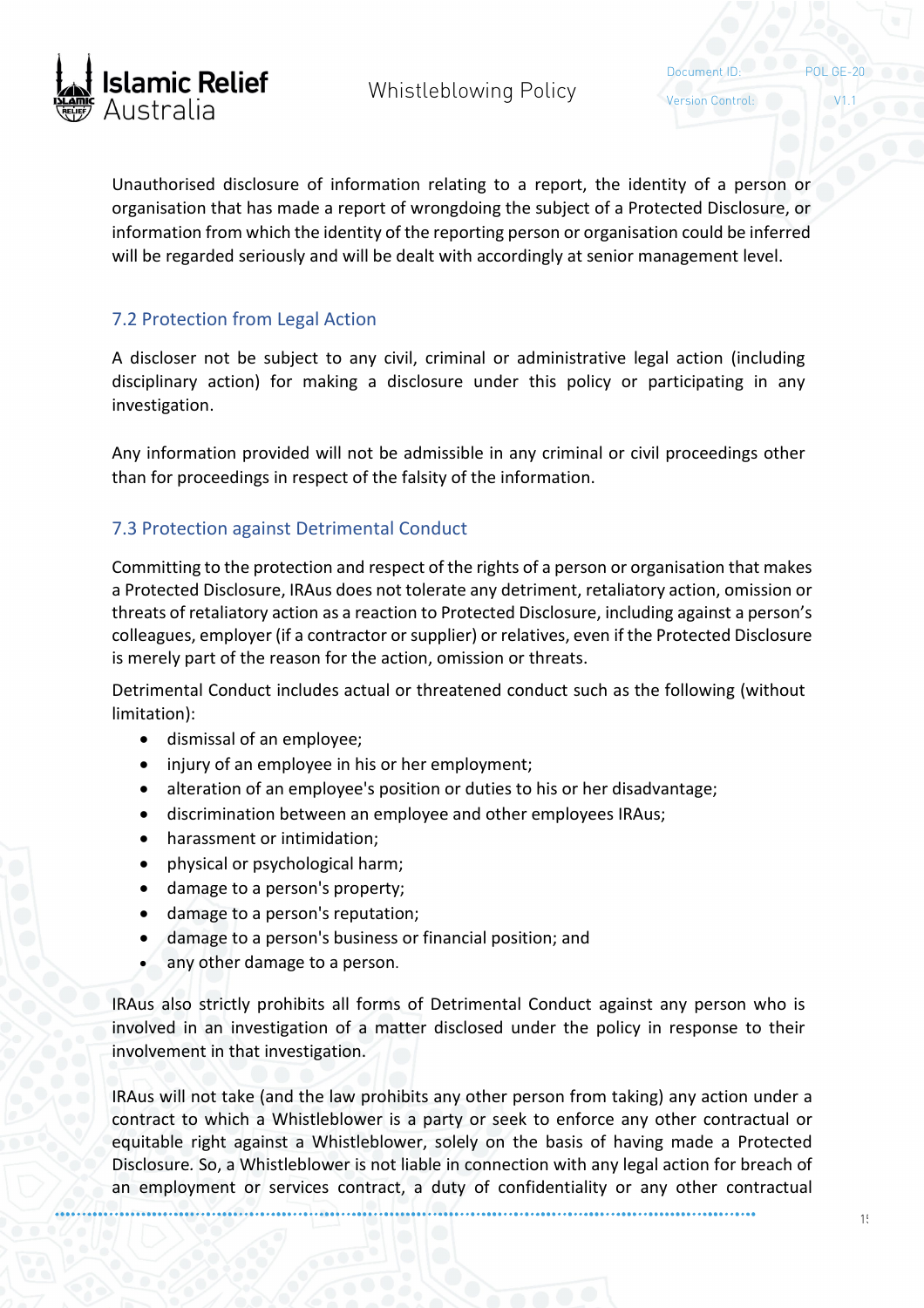

Document ID: Version Control:

obligation. Further, the Whistleblower will be protected from any termination of a contract on the basis that the disclosure is a breach of that contract.

IRAus will take all reasonable steps to protect you from Detrimental Conduct and will take necessary action where such conduct is identified. If appropriate, IRAus may allow you to perform your duties from another location or reassign you to another role (at the same level) or make other modifications to your workplace or your duties to protect you from the risk of detriment.

A Whistleblower who believes that he or she, or his or her family have been the victim of detrimental treatment by reason of their status as a Whistleblower should immediately report the matter to the CEO or the Chair of the Board. If the matter is not remedied, it should be disclosed as a Protected Disclosure in line with this policy. Any IRAus employee or director who is found to have detrimentally treated a Whistleblower will be subjected to disciplinary measures and may be subject to penalties that can be invoked in accordance with the *Corporations Act 2001* (Cth). Where a contractor or consultant is found to have detrimentally treated a Whistleblower by reason of their status as a Whistleblower, the CEO or Chair of the Board will determine the appropriate action to be taken to ensure the matter is dealt with fairly and effectively A Whistleblower who has been involved in the wrongdoing the subject of a Protected Disclosure may, in some circumstances, be provided with immunity from, or due consideration in, IRAus's initiated disciplinary proceedings. IRAus, however, has no power to offer or provide immunity from criminal prosecution or from action by third parties.

#### <span id="page-16-0"></span>7.4 Management of a person against whom a disclosure is made

- (a) IRAus recognises that individuals against whom a report is made must also be supported during the investigation of the Protected Disclosure. IRAus will ensure that there is fair treatment of a person who is the subject of a report, and will endeavour to maintain confidentiality and anonymity during an investigative process where practical and appropriate in the circumstances.
- (b) Where a person is suspected of possible wrongdoing, but preliminary enquiries determine that the suspicion is baseless or unfounded and that no formal investigation is warranted, the Whistleblower will be informed of this outcome and the matter laid to rest. The Whistleblower Protection Officer will decide whether the person named in the allegation should be informed that a suspicion was raised and found to be baseless upon preliminary review. This decision will be based on a desire to preserve the integrity of a person so named, so as to enable workplace harmony to continue and to protect the Whistleblower if it was a genuine report.
- (c) Where an investigation does not substantiate the report, the fact that the investigation has been carried out, the results of the investigation and the identity of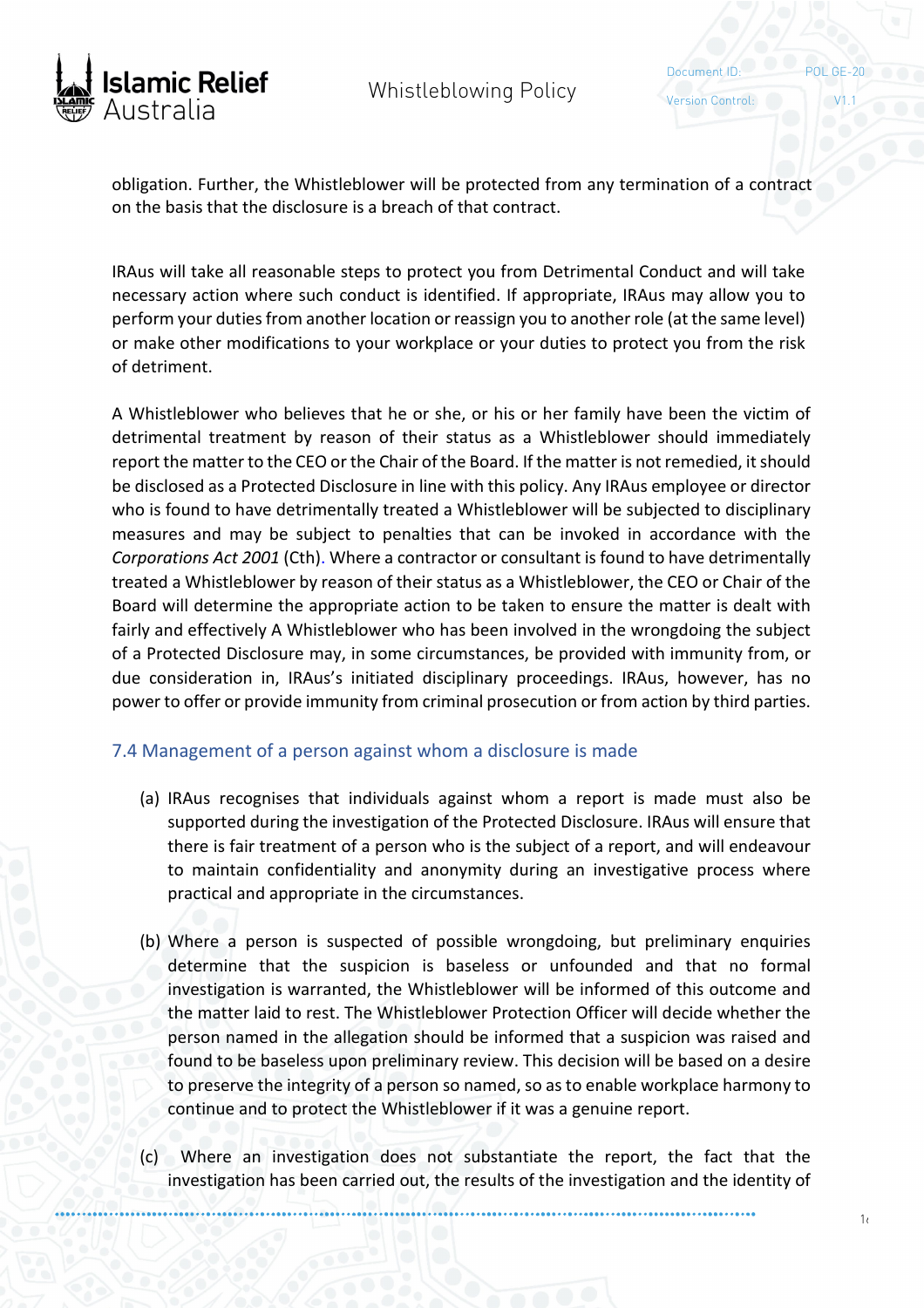

Document ID:

the person who is the subject of the report must be handled confidentially and any relevant documentation retained in a secure environment for the purpose of maintaining privacy.

- (d) The Whistleblower Protection Officer must ensure that the person who is the subject of any report where an investigation is commenced:
	- is informed of the substance of the allegation(s) if required by the principles of natural justice and procedural fairness;
	- has their identity kept confidential during the investigation;
	- is given a reasonable opportunity to respond before any investigation is finalised;
	- is informed about the substance of any adverse comments that may be included in any report arising from the investigation before it is finalised, and
	- has their response set out fairly in the investigator's report.
- (e) Where the allegations in a disclosure report have been investigated and the person who is the subject of the report is aware of the allegations or the fact of the investigation, then the Whistleblower Protection Officer must formally advise the person of the outcome of the investigation. The Whistleblower Protection Officer or other Eligible Recipient will not provide the person who is the subject of the investigation with a copy of the report.
- (f) IRAus will give its full support to a person who is the subject of a report where the allegations contained in the report are clearly unfounded including non-disclosure of the report or its outcomes outside of the investigative process.
- (g) Any person suspected of possible wrongdoing will have reasonable access to support made available by IRAus such as contact with a nominated person and, where relevant, access to IRAus's employee assistance program or similar counselling service. IRAus will consider any request for other support for such a person on a case by case basis.

# <span id="page-17-0"></span>8. REMEDIES

A Whistleblower or any other person can seek remedies including compensation, civil penalties or other remedies through the courts if:

- They suffer loss, damage or injury because of a disclosure; and
- IRAUSIRAus failed to take reasonable precautions and exercise due diligence to prevent Detrimental Conduct.